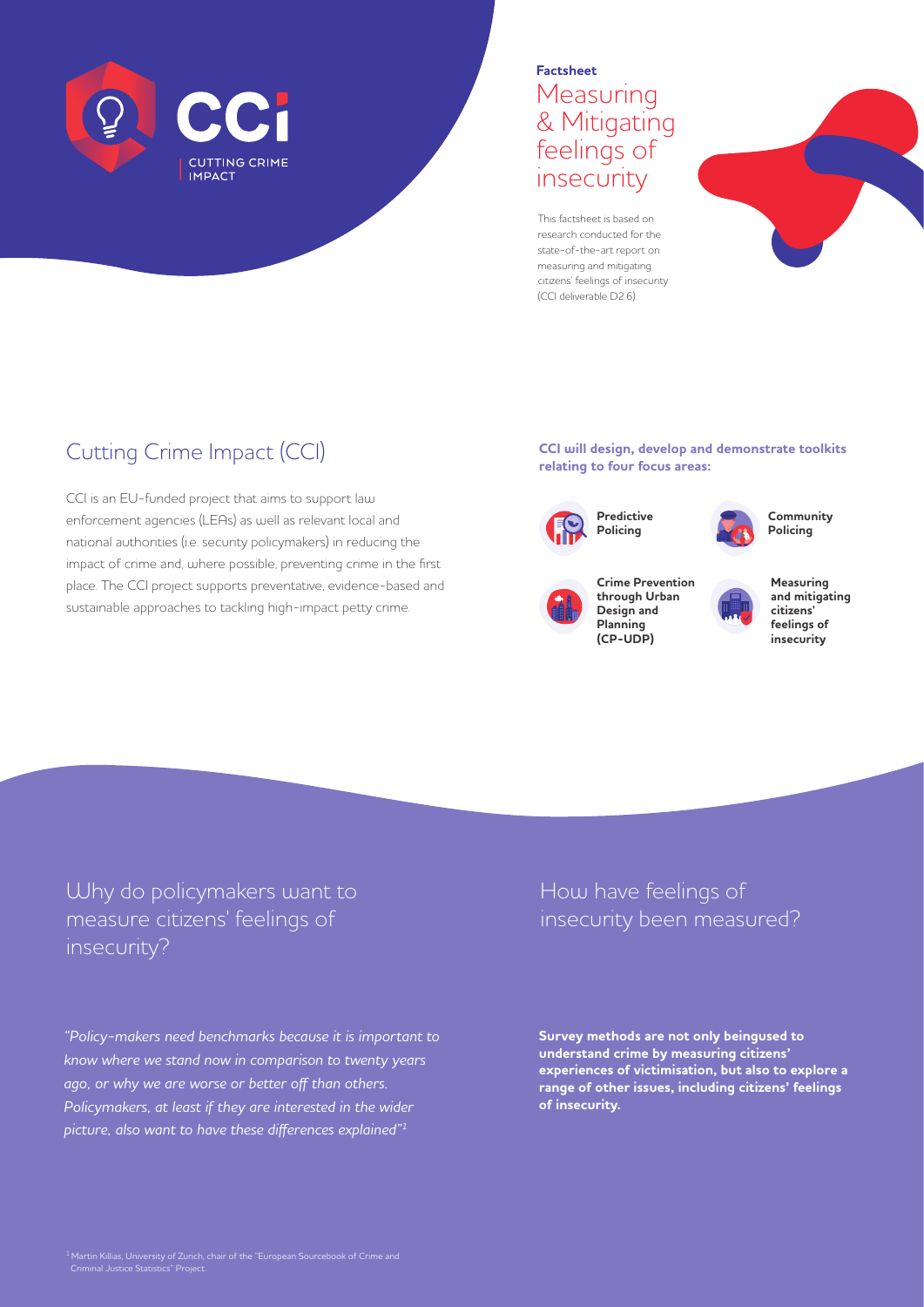#### **1.**

## National Crime Victimisation Survey (NCVS) in the US

- **·** The first survey-based measure of crime victimisation was launched in 1973 in the United States. The survey is designed to obtain information about citizens' experiences of crime.The NCVS covers(i) personal crimes: rape and sexual assault; robbery; aggravated and simple assault; and personal larceny, as well as (ii) household property crimes: burglary; motor vehicle theft; and other theft.
- **·** Prior to the launch of the victimisation survey, the only information available on crime was from police records<sup>2</sup>.The NCVS asks respondents for information about their experiences of victimisation, whether reported to the police or not.
- **·** For each victimisation incident, the NCVS collects information about: (i) the offender – e.g. age, race, sexand victim-offender relationship; (ii) characteristics of the crime – e.g. time and place of occurrence, use of weapons, nature of injury, and economic consequences; (iii) whether the crime was reported to police, reasons the crime was or was not reported;and (iv) victim experiences with the criminal justice system.

**·** The NCVS also asks about citizens' feelings and perceptions: feelings of safety at home or in the neighbourhood in which they live; fear of being the victim of a crime; assessment of personal risk of being a victim of crime; worry about criminality in general; personal wellbeing; and opinions on the effectiveness of the police and the criminal justice system.

**The resulting data helps understand why victims do not report to the police, why certain victims seek and receive services when others do not and whether victims receive support in preventing repeat victimisation. Data is used to: prevent crime; measure the performance of public sector organisations (evaluation of the satisfaction with police response and with victim services);obtain reliable information on the consequences or harm associated with the crime incident;gather information to help track community wellbeing; and track the level of residents' trust in their communities3.** 

#### **2.**

## International Crime Victimisation Survey (ICVS)

- **·** Initiated in 1987 by a group of European criminologists with expertise in national crime surveys (Van Dijk, Mayhew, Killias, 1990), the ICVS<sup>4</sup> asksparticipants about their experience of ten prevalent crimes over the past twelve months (crimes broadly defined as vehicle related, burglary, theft of personal property and contact crime).
- **·** Surveys have traditionally been conducted by telephone, but recently online methodologies have been piloted.
- **·** The number of households surveyed is relatively small (only 2,000 in each country) but thanks to the sampling process and standard methodology quite representative. Using data from victimisation surveys allowsresearchers and policymakers to draw comparisons between countries, in terms of crime victimisation levels and trends.
- **·** The measures of feelings of insecuritycovered within the ICVS relate to: (i) the environment (the neighbourhood,time of day etc.); (ii) the experience of the respondent (iii)and the profile of the respondent.
- **·** The ICVS provides valuable data on victimisation relevant to LEAs and policymakers. However, one of the problems is obtaining regular funding for surveys. Financial costs have regularly delayed their administration.
- **·** The results reveal important differences between the citizens' feeling of insecurityand the actual level of crime.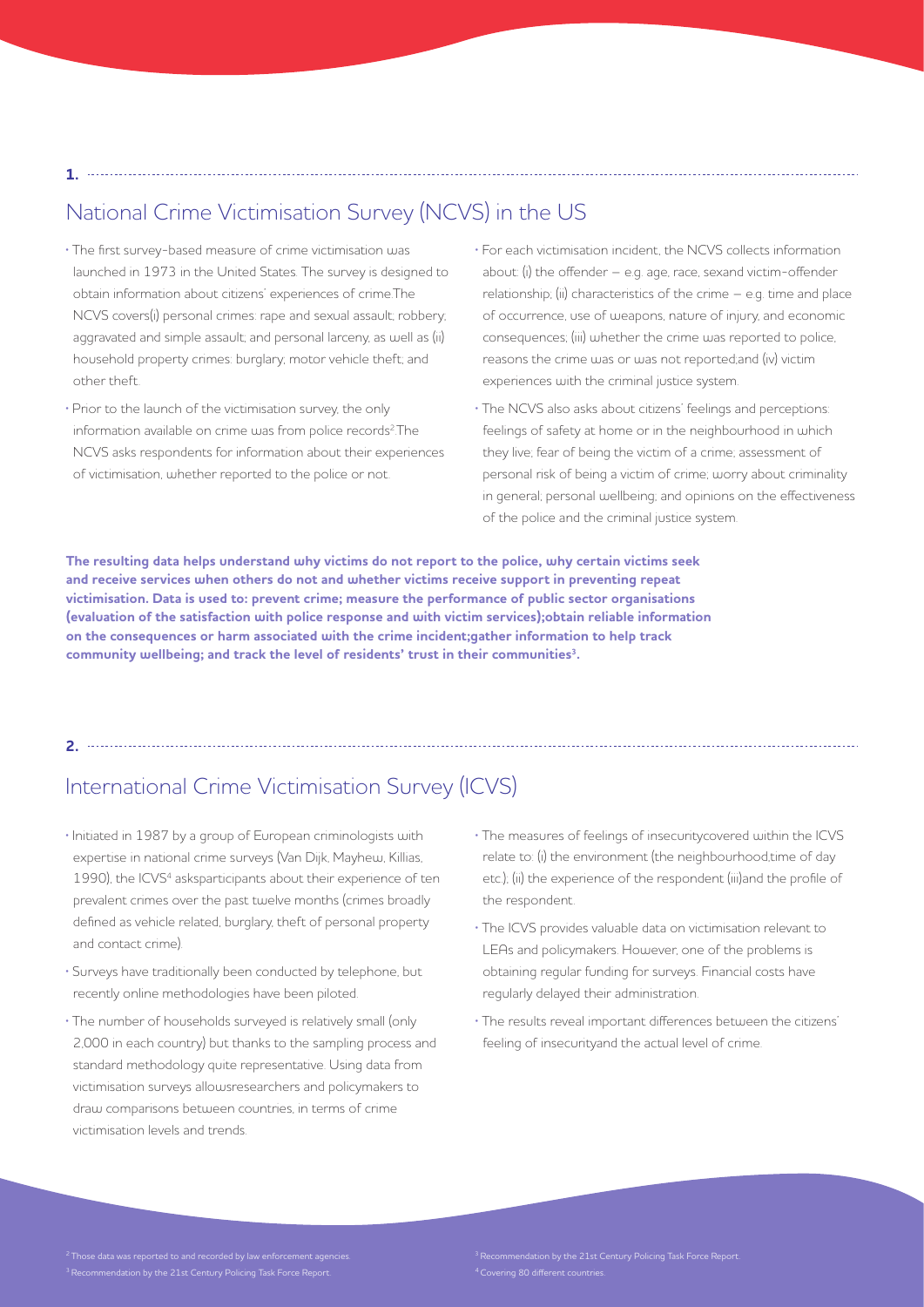**The need to improve survey measures of insecurity has been highlighted. The formulation of questions has often been raised as an issue. Indeed, some questions invite a negative answer that can bias the measuring of feeling of insecurity.Some researchers question whether fear of crime can be measured through standardised, fixed-choice questions. Furthermore, in seeking to objectively quantify the fear of crime, victimisation surveys suggest that such feelings are absolute and unchanging. However, research shows that people's attitudes and beliefs are 'extraordinarily unstable' and may vary considerably within a short space of time. More crucially, it is questionable whether results gained from an artificial situation (i.e. a survey) can be used to gain insight into everyday life or experiences.** 

## European Opinion survey – Eurobarometer

**·** European institutions have been regularly conducting public opinion surveys across all member states, using the Eurobarometer, since 1973. Standard Eurobarometer results are published twice yearly. Each survey consists of approximately 1,000 face-to-face interviews, per country.

**3.**

**·** Flash Eurobarometers are ad hoc thematic telephone interviews conducted at the request of any European Commission service. Flash surveys enable the Commission to obtain results relatively quickly and to focus on specific target groups, as and when required.

**Questions about crime victimisation and feelings of insecurity have been asked using the Eurobarometer—but only occasionally. The results show that feelings of insecurity have increased slowly but steadily across the EU as a whole, between 1996 and 2002; while, at the same time,the crime rate was falling. The only Member State to experience a consistent decrease in citizens'feelings of insecurity over this period was Germany.**

#### Measuring victimisation and insecurity – Catalonia, Spain

**4.**

- **·** In the first survey conducted by Barcelona, 1984, there were ten working groups covering a broad range of topics—from schools, through policing and justice to shops—as well as an analysis group. The aim was "to uphold a constant line of analysis on crime in the city".
- **·** While the first survey sampled citizens in Barcelona (n=4,550), the survey was extended in 1990 to other metropolitan areas lying beyond the administrative boundary—the victimisation survey of Barcelona and Metropolitan areas (SVBMA).
- **·** Specific surveys have been used to measure security problems faced by school pupils (starting in 2000), women (starting in 2010) and more recently seniors<sup>5</sup>. The results of these surveys is particularly interesting for understanding the feelings of insecurity among specific groups.

**Survey research with an extensive territorial scope suggests homogeneity in terms of perceived or actual crime risk—but this does not correspond exactly to the reality. Over the longer term, the LEA in Catalonia needs tools to identify the perception of security in small areas. Consequently, the LEA is**  following algorithm research<sup>6</sup> in order to estimate the insecurity feelings in areas with a low density of **population (and insufficient sample). Such a tool might enable the LEA to draft concrete policies to address feelings of insecurity at a particular level.Through the CCI project, the LEA in Catalonia is exploring new ideas for measuring and mitigating feelings of insecurity tailored to the needs of users.**

 $^5$  School violence surveys (4), violence against women (90% of respondents were female and<br>10% male, 2 editions), senior (1, and only with those living at home).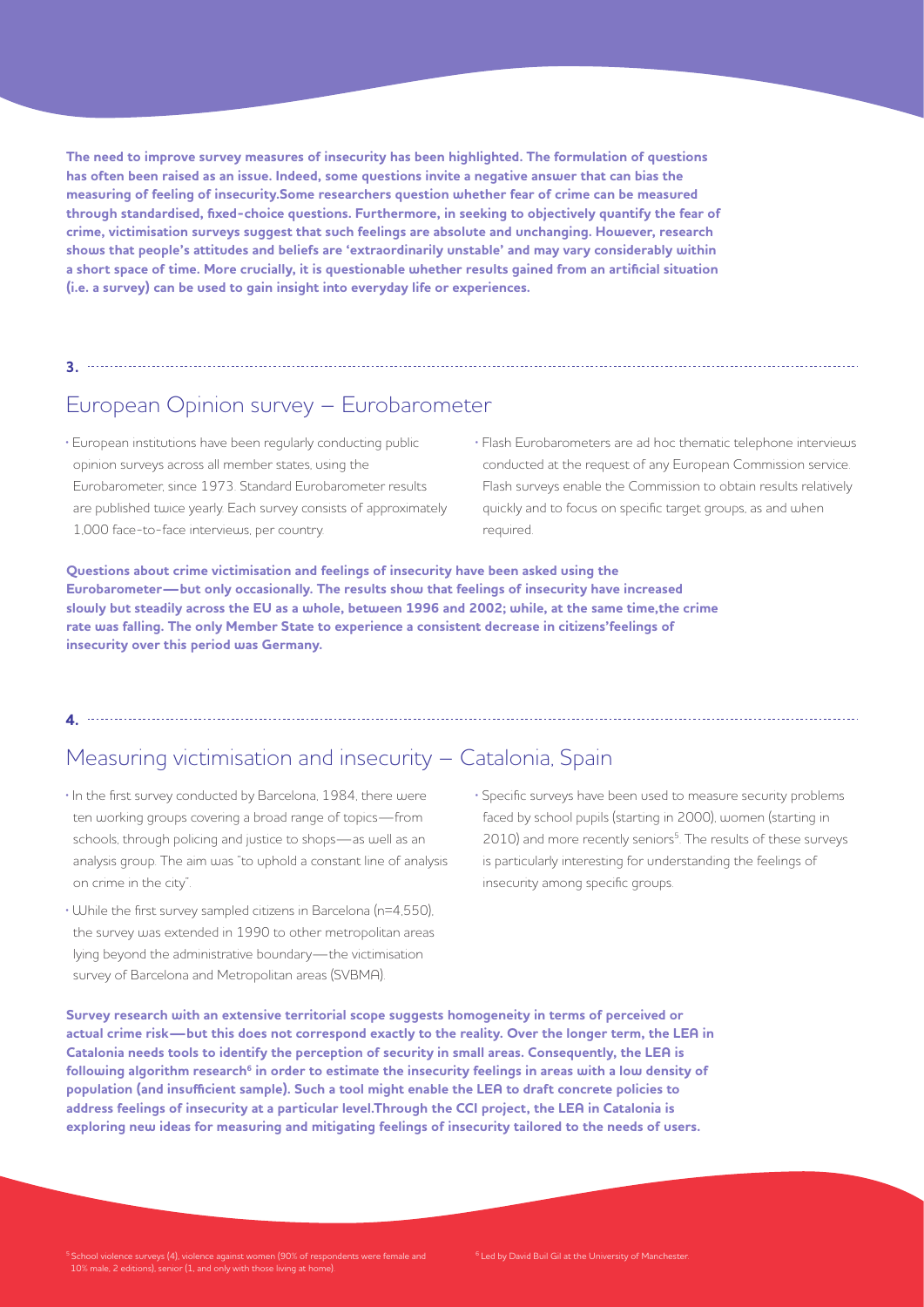#### Security Index in Rotterdam, Netherlands: The Security Audit

**·** The AUDITS project identified a number of interesting methods for measuring insecurity, including the Security Index in Rotterdam. The City of Rotterdam, comprising 14 districts and 71 neighbourhoods, has developed a tool that combines official police records with survey data. It monitors three elements: (i) Safety Index; (ii) Social Index; and (iii) Physical Index. In order to identify which neighbourhoods need increased level of safety, it is necessary to use a monitor (conducted twice per year). The municipality of Rotterdam works with its partners, residents and businesses to maintain a general level of safety and increase it where necessary<sup>7</sup>.

**5.**

**6.**

**·** At the national level, safety is measured by a large-scale survey distributed by each police region and city. The results can be benchmarked against other cities. To monitor safety at the local level, the municipality of Rotterdam uses a large-scale safety survey distributed to residents (15,000 respondents online and by phone). The results are processed into the Safety Index.

**·** The neighbourhood profile does not use a scoring system between 1 and 10, but rather gives a score below or above the Rotterdam average (average = 100).

#### Measuring victimisation and insecurity in Germany

- **·** In the years 2010 to 2015, the BaSiD Security Barometer was created in Germany. An interdisciplinary network was involved in the study. Three survey instruments were used to cover different topics: (i) the dark field study "The German Victimisation Survey" (2012) was created with the help of surveys; (ii) a representative survey "Security and Quality of Life in Germany" (2012) was conducted; and (iii) qualitative interviews were used to generate findings on security, perceptions, conditions and expectations.
- **·** From 2020, a new nationwide victim survey on "Security and Crime in Germany" (SKiD) is to be conducted in a 2-year cycle.

**·** In Lower Saxony, three waves of a Survey on Safety and Crime were conducted in 2013, 2015 and 2017. For this purpose, a representative sample of residents of Lower Saxony (aged 16 and over) is asked regularly about four aspects—including a specific spatial view: (i) sociodemographic data; (ii) questions on various aspects of the fear of crime; (iii) a block of questions on experiences of being the victim of crime; and (iv) perceptions of the police and their work. Each survey also includes a special 5th module. So far: (v) intimate partner violence, cybercrime and hate crime.